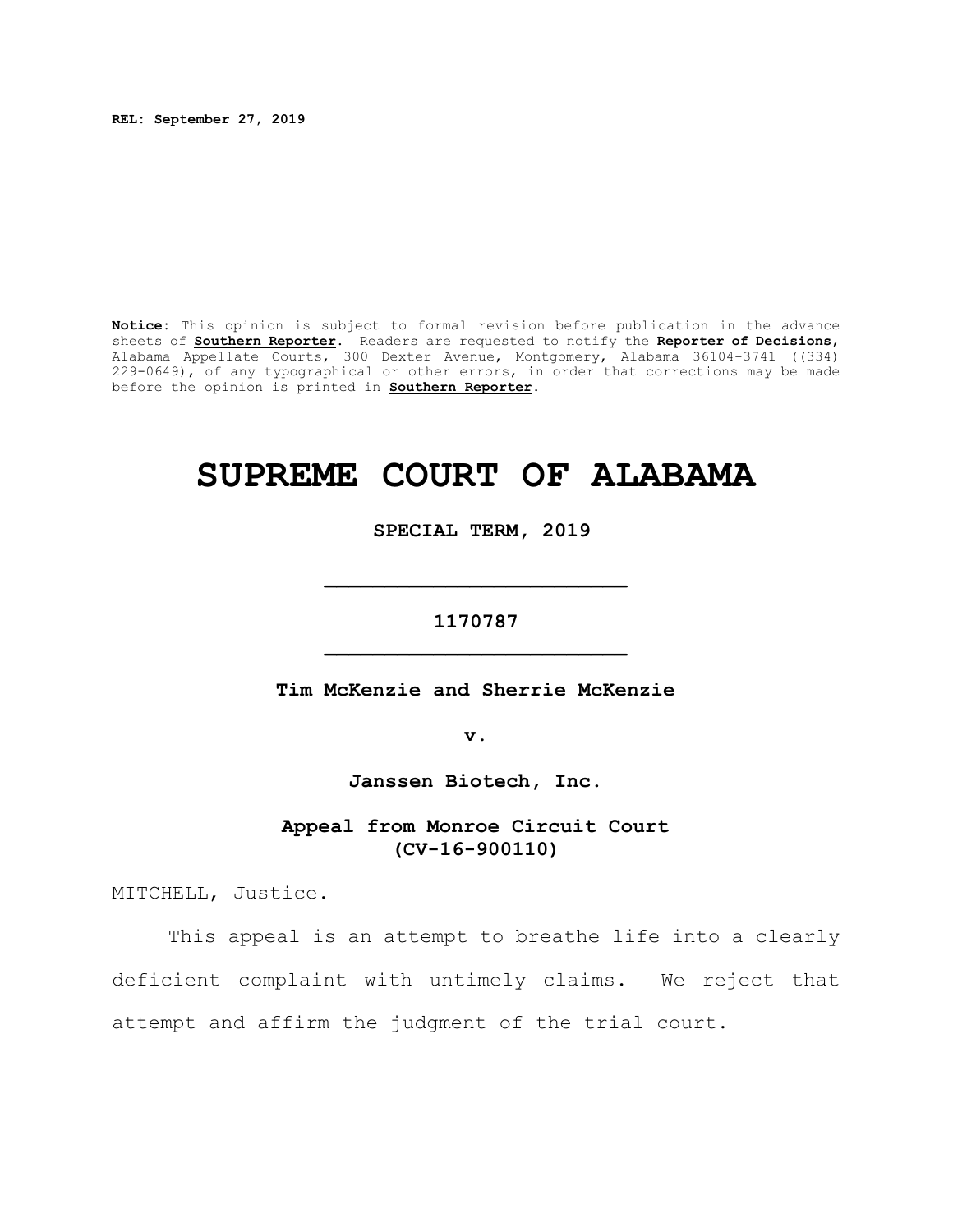## Facts and Procedural History

In July 2012, Dr. William Sullivan prescribed Remicade, a medication manufactured by Janssen Biotech, Inc. ("JBI"), to Tim McKenzie as a treatment for Tim's psoriatic arthritis. Tim thereafter received Remicade intravenously every two weeks until November 2014, when he developed severe neuropathy causing significant weakness, the inability to walk without assistance, and the loss of feeling in, and use of, his hands and arms. Although Tim stopped receiving Remicade at that time, he and his wife, Sherrie, allege that they were not told that Remicade was responsible for his injuries. In December 2015, Tim traveled to the Mayo Clinic in Rochester, Minnesota, to receive treatment for his neuropathy. The McKenzies state that at the Mayo Clinic Tim was eventually diagnosed with demyelinating polyneuropathy and doctors told them that it was likely caused by the Remicade.

On October 22, 2016, the McKenzies sued JBI and Dr. Sullivan in the Monroe Circuit Court, asserting failure-towarn, negligence, breach-of-warranty, fraud, and loss-ofconsortium claims. $<sup>1</sup>$  The complaint filed by the McKenzies was</sup>

<sup>&</sup>lt;sup>1</sup>Although the McKenzies named Dr. Sullivan as a defendant in their complaint, the claims they asserted were all directed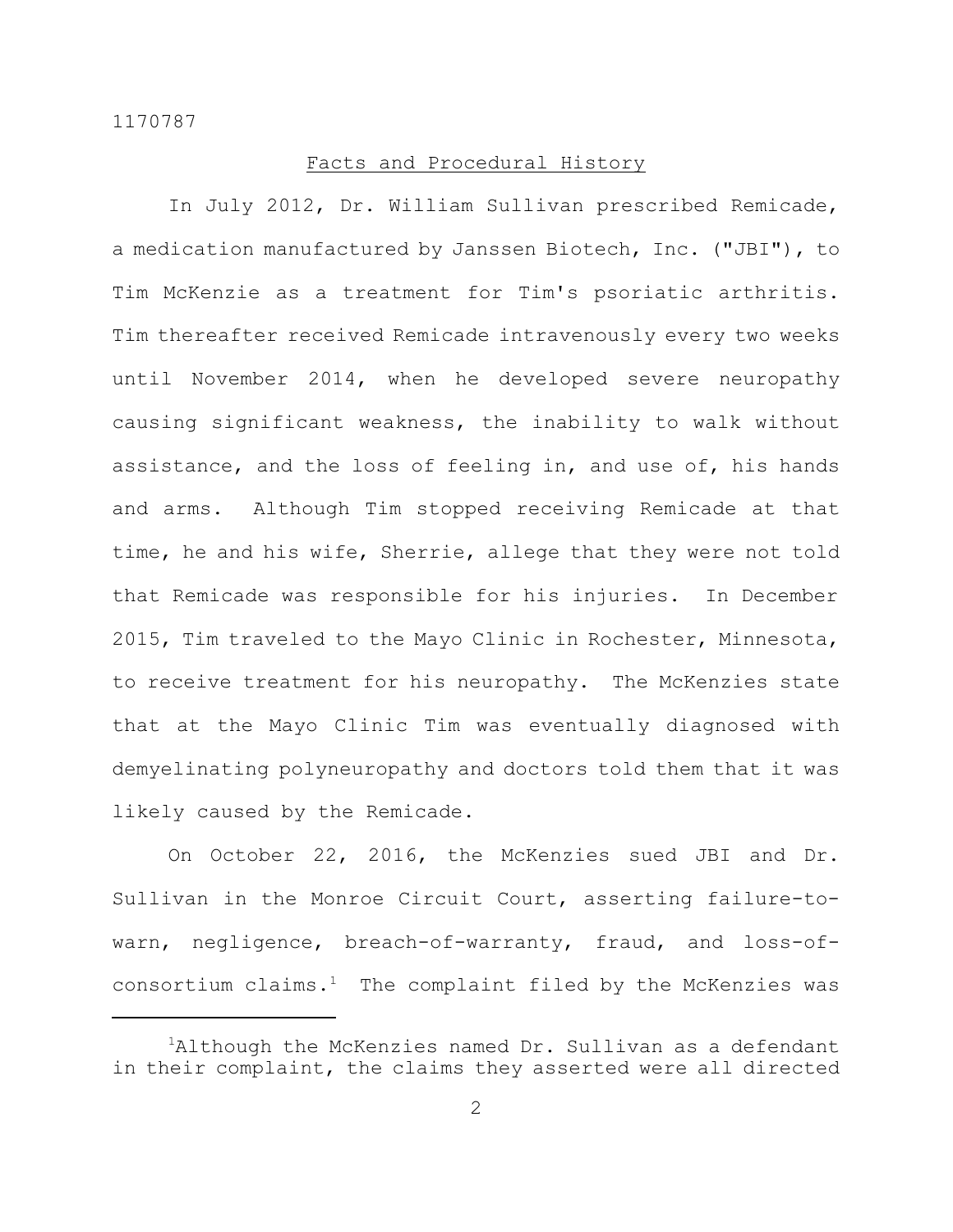not signed, but it indicated that it had been prepared by Sherrie, who is not only a named plaintiff, but also an attorney and active member of the Alabama State Bar. Keith Altman, an attorney from California admitted pro hac vice in November 2017, assisted with the preparation of the complaint. It is apparent from even a cursory review of the complaint that it was copied from a complaint filed in another action. The complaint included numerous factual and legal errors, including an assertion that Tim was dead even though he is alive and claims invoking the laws of Indiana even though that state has no apparent connection to this litigation.<sup>2</sup> Moreover, the complaint included a "verification" by an attorney who does not represent the McKenzies and who is not admitted to practice law in Alabama, certifying, in accordance with Pennsylvania law, that the facts asserted in the complaint are true to the best of his knowledge. This verification was electronically signed in December 2013,

at JBI. The McKenzies eventually agreed to dismiss Dr. Sullivan from the action, and he is not a party to this appeal.

<sup>2</sup>Information in the record indicates that JBI is a Pennsylvania corporation with its principal place of business in that state.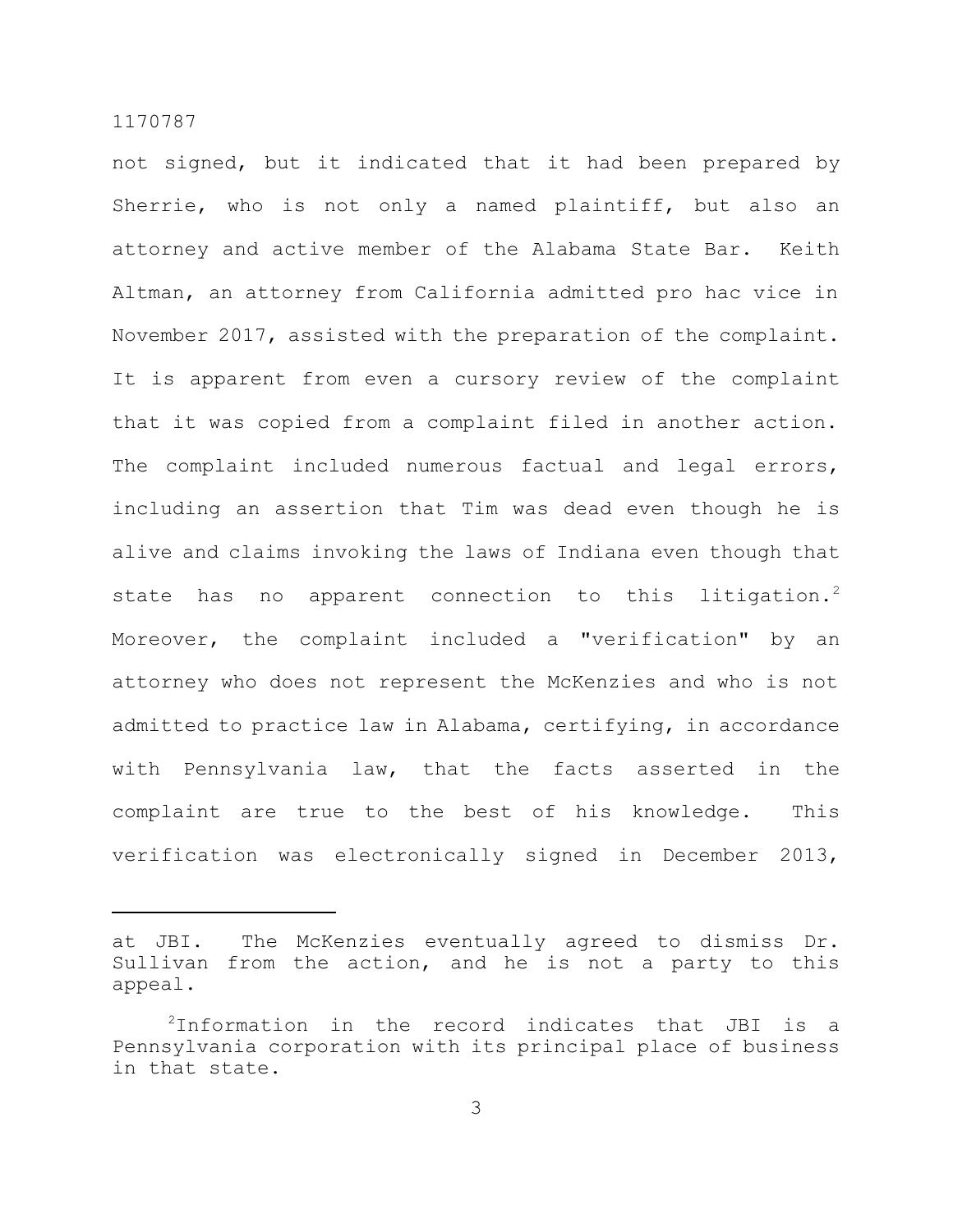approximately a year before Tim suffered the injuries giving rise to this lawsuit.

There is no indication that JBI was ever served with the McKenzies' October 2016 complaint. At the time of filing, the McKenzies completed a summons form on which they checked a box notifying the "sheriff or any person authorized by the Alabama Rules of Civil Procedure to serve process" that "service by certified mail of this summons is initiated upon the written request of Tim McKenzie pursuant to the Alabama Rules of the Civil Procedure." The McKenzies, however, did not otherwise request in writing that the Monroe Circuit Clerk serve JBI by certified mail, nor did they provide the required certifiedmail supplies or postage to the clerk. The McKenzies also took no steps to initiate service by certified mail themselves. We further note that, even if the McKenzies had taken the proper steps to serve JBI by certified mail, the address for service that was provided by the McKenzies on the summons form was not the address of JBI's registered agent in Alabama. The McKenzies assert that any error regarding the service of their October 2016 complaint lies with the circuit clerk's office.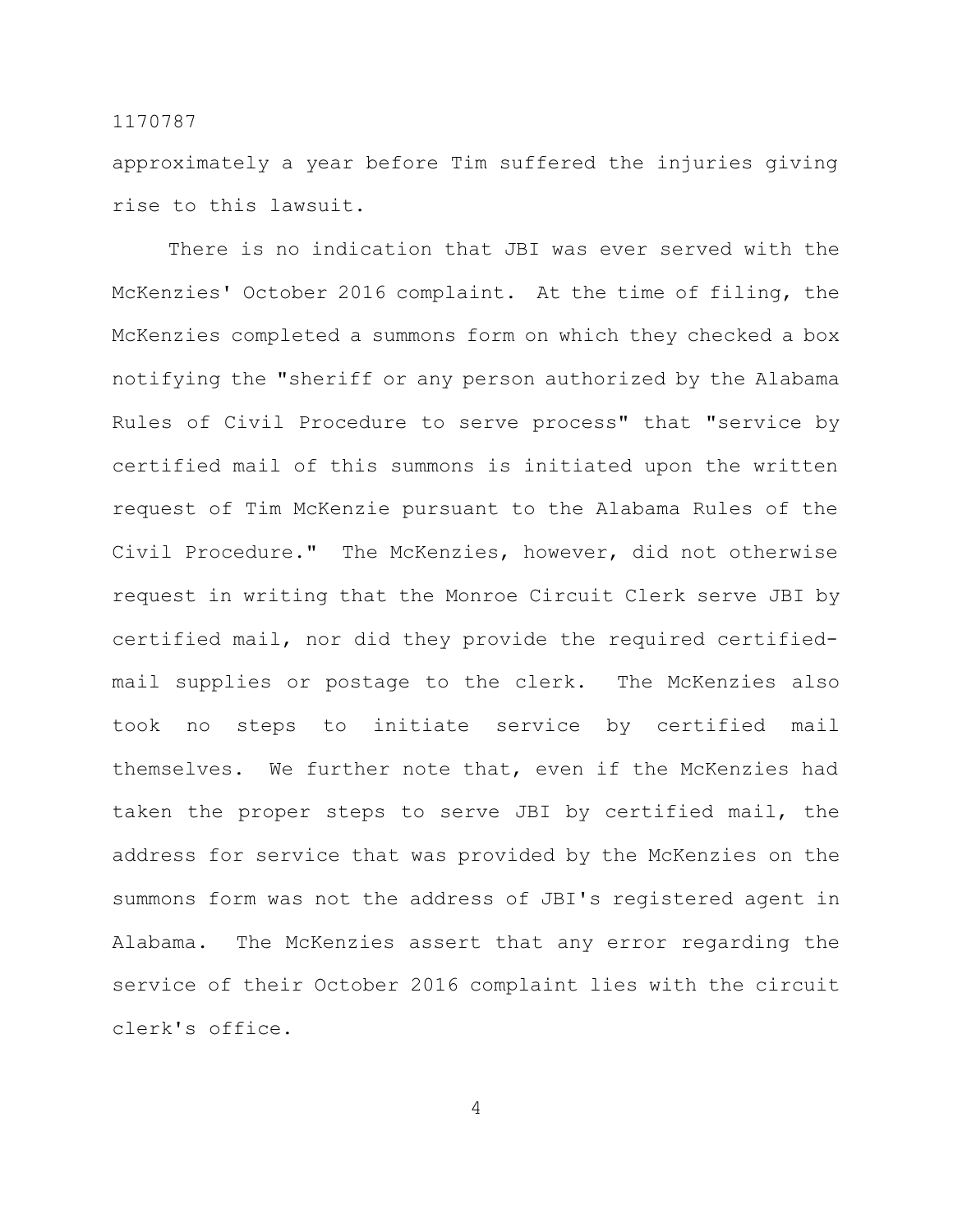On February 14, 2017, the McKenzies filed an amended complaint that was properly signed by Sherrie and that omitted the extraneous verification made under Pennsylvania law. On February 16, 2017, a private process server delivered the complaint and accompanying summons to JBI's registered agent in Alabama. JBI thereafter removed the case to the United States District Court for the Southern District of Alabama. While the case was pending in federal court, the McKenzies again amended their complaint and JBI filed multiple motions seeking the dismissal of the action on statute-of-limitations grounds.

The case was eventually remanded to the Monroe Circuit Court, and on November 14, 2017, JBI moved that court to dismiss the McKenzies' complaint. In its motion, JBI argued, among other things, that Tim suffered his injuries in November 2014; that the tort claims the McKenzies had asserted were subject to a two-year statute of limitations; and that the McKenzies had failed to properly commence an action against JBI until February 2017, when they filed their signed amended complaint and properly served JBI. Therefore, JBI argued, the McKenzies' tort claims were untimely and due to be dismissed.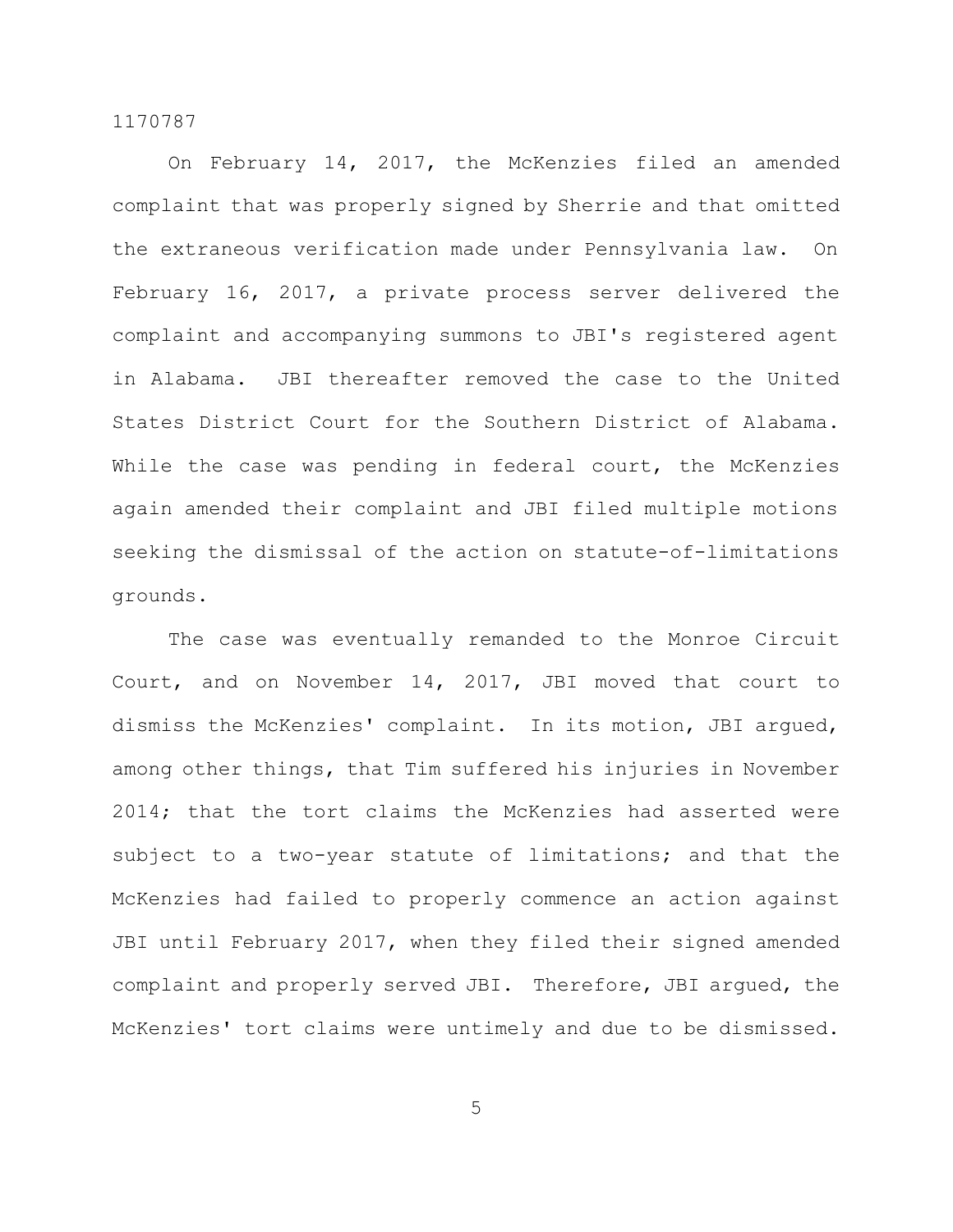The McKenzies opposed JBI's motion to dismiss, arguing both that their October 2016 complaint properly commenced an action against JBI and that the statute of limitations had been tolled by JBI's alleged fraud.

While JBI's motion to dismiss was pending, the McKenzies agreed to dismiss Dr. Sullivan from the action. On April 24, 2018, the trial court entered an order in which it struck the McKenzies' October 2016 complaint under Rule 11(a), Ala. R. Civ. P., based both on the complaint's "numerous, substantial errors" and "the failure of any counsel to sign the document." The trial court further dismissed as untimely all of the McKenzies' claims, except their breach-of-warranty and fraud claims. The McKenzies and JBI thereafter agreed to dismiss those remaining claims, and on May 21, 2018, the trial court entered a final judgment. On May 24, 2018, the McKenzies filed a timely notice of appeal to this Court. That notice of appeal did not indicate whether the McKenzies were appealing the dismissal of all the claims they had asserted against JBI or just some of those claims. Their subsequent brief, however, makes clear that they are appealing only the dismissal of their failure-to-warn and negligence claims.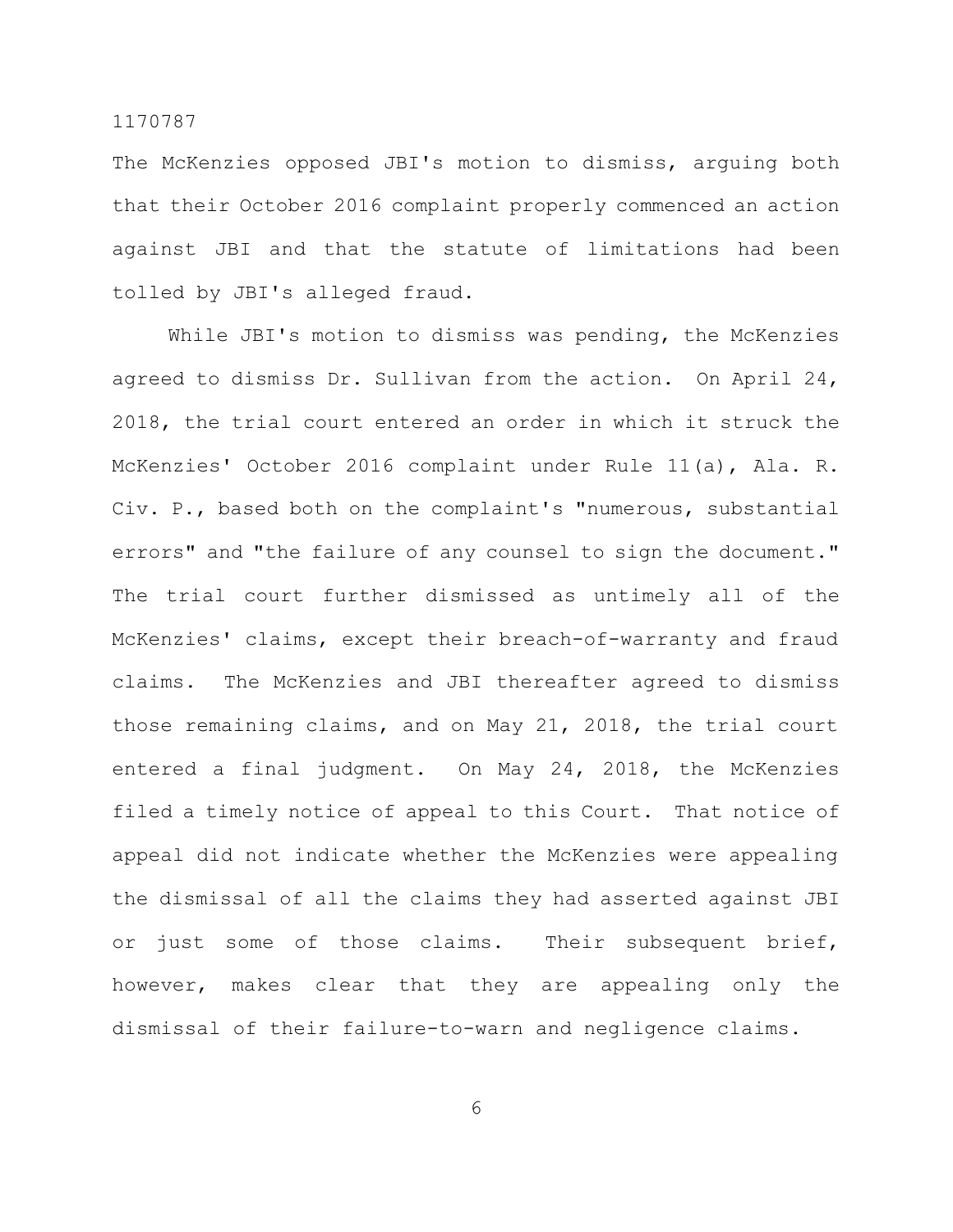## Standard of Review

#### In State v. \$93,917.50 & 376 Gambling Devices, 171 So. 3d

10, 16 (Ala. 2014), this Court stated:

"Rule 11(a) provides that, if a pleading is not signed or is signed with intent to defeat the purpose of the rule, it 'may' be stricken. A trial court, under the rule, is not required to strike an unsigned pleading. Thus, Rule 11(a) itself contemplates that even a pleading that violates Rule 11(a) can stand."

Because a trial court is vested with the discretion to decide whether an unsigned complaint should be stricken under Rule 11(a), the trial court's decision to strike the McKenzies' October 2016 complaint will be reversed only if it is established that the trial court exceeded its discretion in doing so.

This Court has also explained the standard of review we apply to a trial court's ruling on a motion to dismiss:

"On appeal, a dismissal is not entitled to a presumption of correctness. The appropriate standard of review under Rule 12(b)(6)[, Ala. R. Civ. P.,] is whether, when the allegations of the complaint are viewed most strongly in the pleader's favor, it appears that the pleader could prove any set of circumstances that would entitle [it] to relief. In making this determination, this Court does not consider whether the plaintiff will ultimately prevail, but only whether [it] may possibly prevail. We note that a Rule 12(b)(6) dismissal is proper only when it appears beyond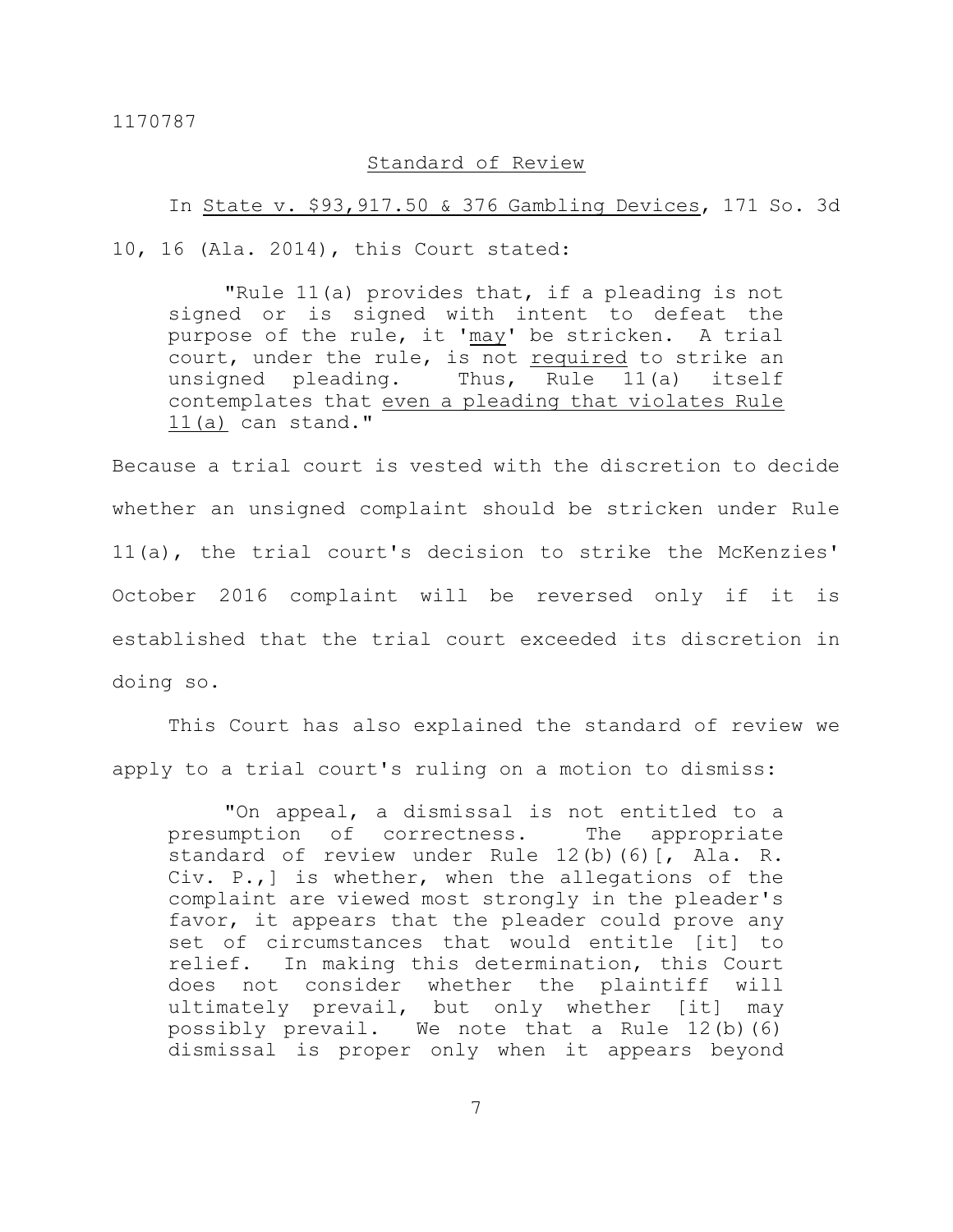doubt that the plaintiff can prove no set of facts in support of the claim that would entitle the plaintiff to relief."

Nance v. Matthews, 622 So. 2d 297, 299 (Ala. 1993) (citations omitted). Therefore, we review the trial court's dismissal of the McKenzies' tort claims de novo. See Bay Lines, Inc. v. Stoughton Trailers, Inc., 838 So. 2d 1013, 1017 (Ala. 2002) (explaining that "[t]his Court must review de novo the propriety of a dismissal for failure to state a claim").

#### Analysis

The trial court concluded that the McKenzies' failure-towarn and negligence claims were untimely and due to be dismissed after it struck the October 2016 complaint under Rule 11(a). Accordingly, we first review the trial court's application of Rule 11(a), which provides:

"Every pleading, motion, or other paper of a party represented by an attorney shall be signed by at least one attorney of record in the attorney's individual name, whose address shall be stated. ... The signature of an attorney constitutes a certificate by the attorney that the attorney has read the pleading, motion, or other paper; that to the best of the attorney's knowledge, information, and belief there is good ground to support it; and that it is not interposed for delay. ... If a pleading, motion, or other paper is not signed or is signed with intent to defeat the purpose of this rule, it may be stricken as sham and false and the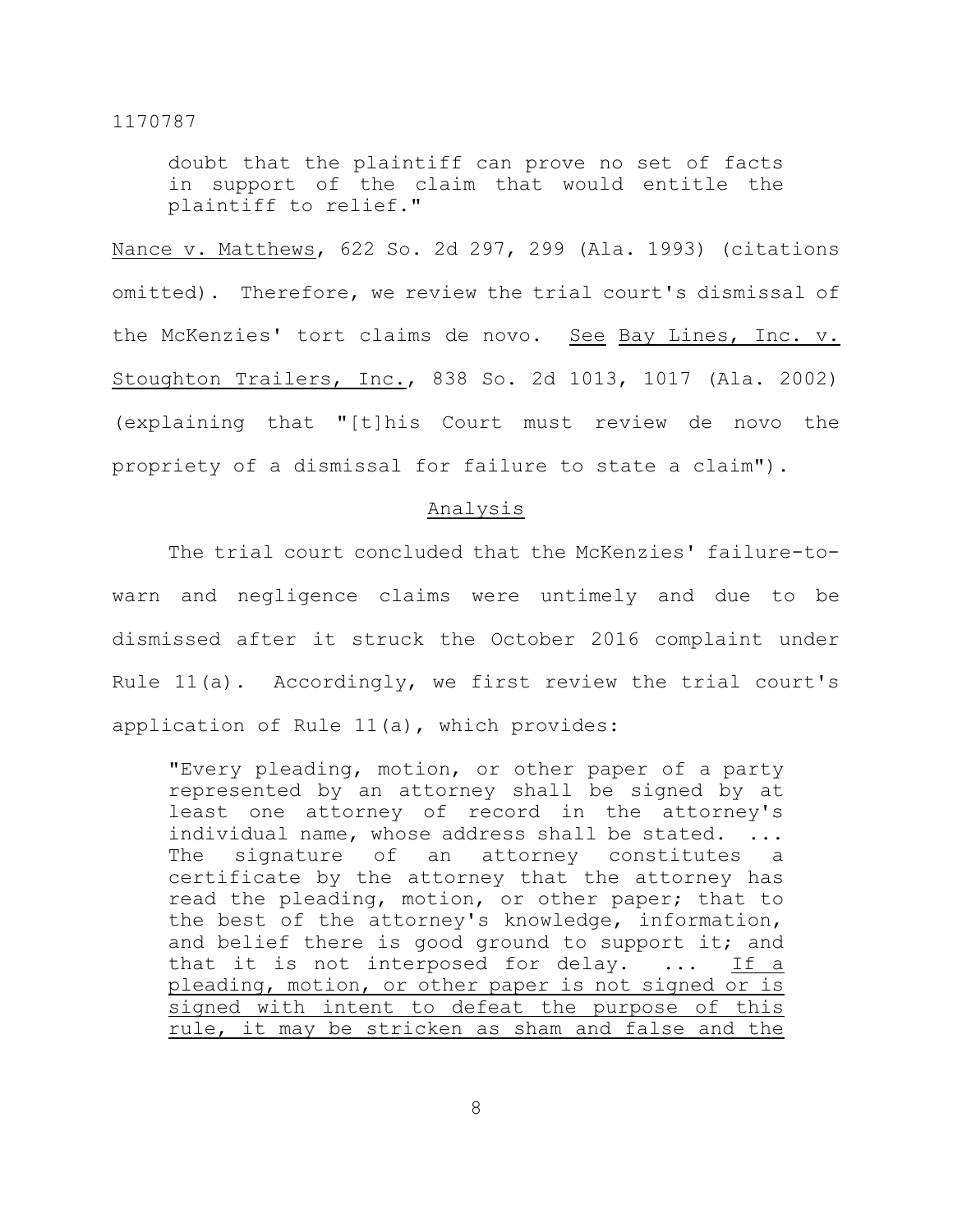# action may proceed as though the pleading, motion, or other paper had not been served."

(Emphasis added.) In its order striking the McKenzies' October 2016 complaint, the trial court noted that the McKenzies had acknowledged that the complaint was largely a verbatim copy of a complaint filed against JBI in an unrelated out-of-state action and that the complaint contained what the McKenzies termed "vestigial clauses" and "erroneous paragraphs" that were not relevant to the McKenzies' case. Despite the McKenzies' contention that those mistakes should not be fatal, the trial court concluded that striking the complaint was appropriate based on "the numerous, substantial errors contained throughout the original complaint, as well as the failure of any counsel to sign the document."

The McKenzies argue to this Court that the lack of a signature on the October 2016 complaint was merely a clerical error and that excusing the error will not unduly prejudice JBI. In support of their argument, the McKenzies cite 376 Gambling Devices, in which this Court considered the State's argument that the trial court improperly applied Rule 11(a) and dismissed the State's petition seeking the forfeiture of certain property and currency seized from a gambling operation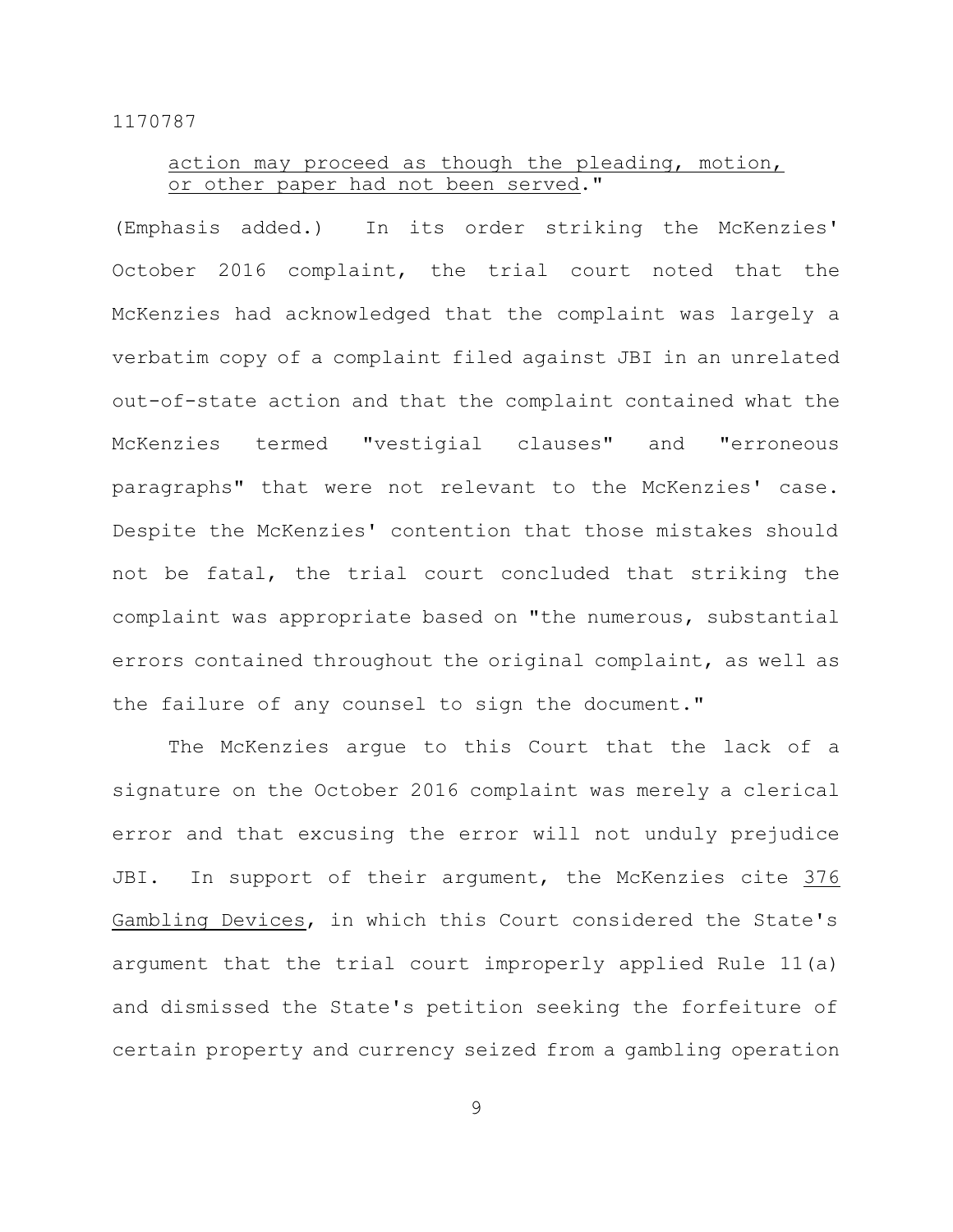because the pleading initiating the forfeiture proceeding was not signed by the State's attorneys. This Court ultimately reversed the trial court's order of dismissal, holding that, under the circumstances of that case, the trial court's application of Rule 11(a) was inappropriate. 171 So. 3d at 16. The McKenzies argue that this Court should reach the same conclusion in this case.

The McKenzies cited 376 Gambling Devices in the trial court, but that court found their reliance to be misplaced, explaining that the defendants in 376 Gambling Devices had actually received a copy of the unsigned pleading initiating the case and that there were no statute-of-limitations issues in that case.<sup>3</sup> We agree that 376 Gambling Devices is distinguishable. As the trial court noted, it is undisputed that the defendants in that case were served with a copy of the deficient pleading. Moreover, the State corrected its error by submitting an amended signed pleading only 14 days later. 171 So. 3d at 13. It is also notable that no statute of limitations that would otherwise bar the State's forfeiture

<sup>3</sup>Section 13A-12-30, Ala. Code 1975, authorizes the State to seek the forfeiture of illegal gambling devices and provides no specific time within which a forfeiture action must be commenced following the seizure of the devices.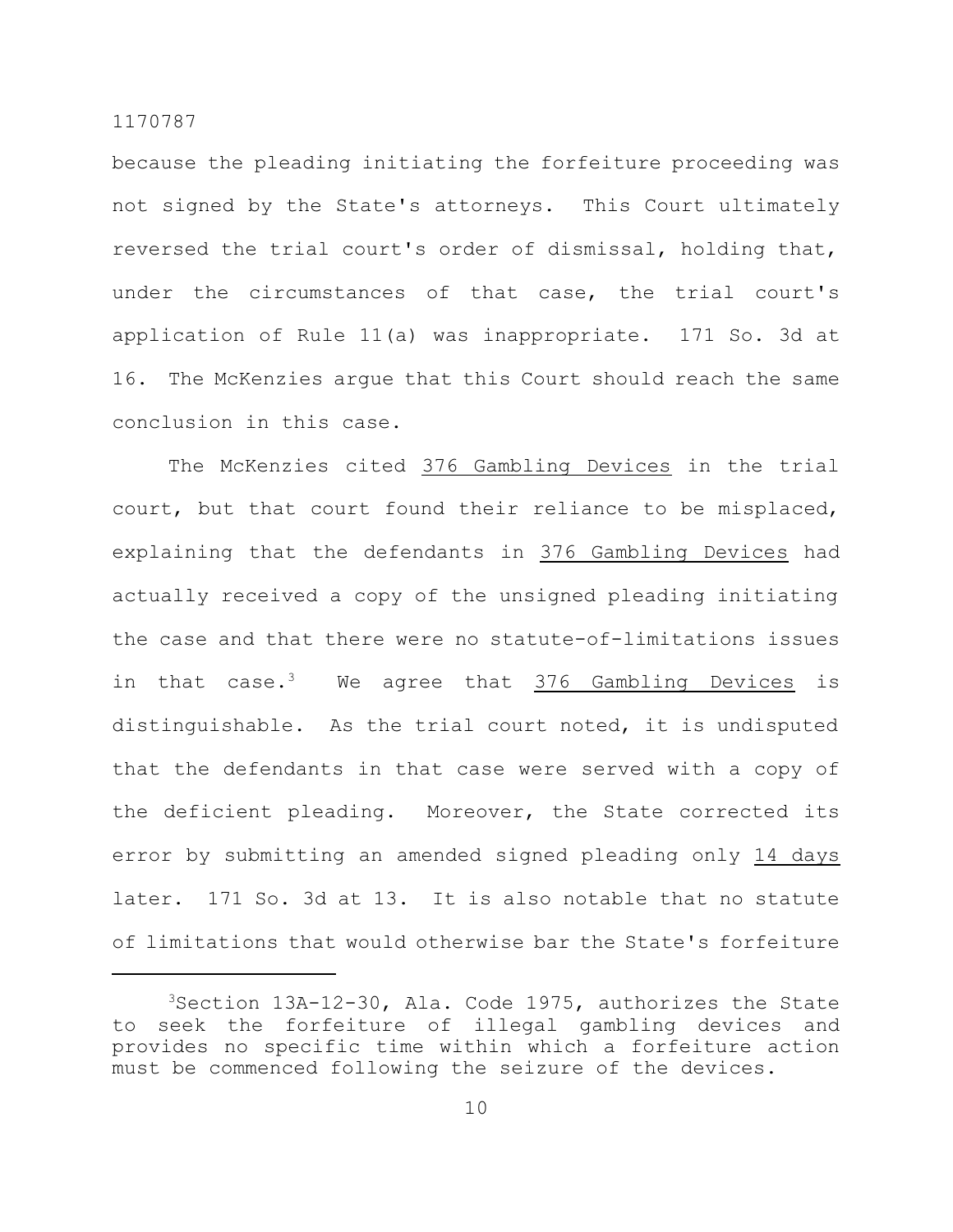action ran during that interval, unlike in this case, where an amended complaint was not filed for almost four months, at which time the statute of limitations had run.

Finally, we note that the 376 Gambling Devices Court emphasized that it was holding only that "Rule 11(a) does not require the striking of [the State's] petitions in this case." 171 So. 3d at 16. As the Court explained, there was nothing else before it that would indicate that the State's pleading should be struck –– the only apparent error was the lack of a signature –– and the Court concluded that striking the pleading on that basis alone "would elevate form over substance." Id. In contrast, we have reviewed the October 2016 complaint filed in this action, and we agree with the trial court that the complaint is riddled with "numerous, substantial errors." One of the purposes of the signature requirement in Rule 11(a) is that the signature serves as the attorney's certification that he or she has read the filing, and the obvious errors in the October 2016 complaint –– including the false assertion that Tim is deceased when it is undisputed that he is alive –– raise the question of whether the attorney who should have signed the complaint, who is also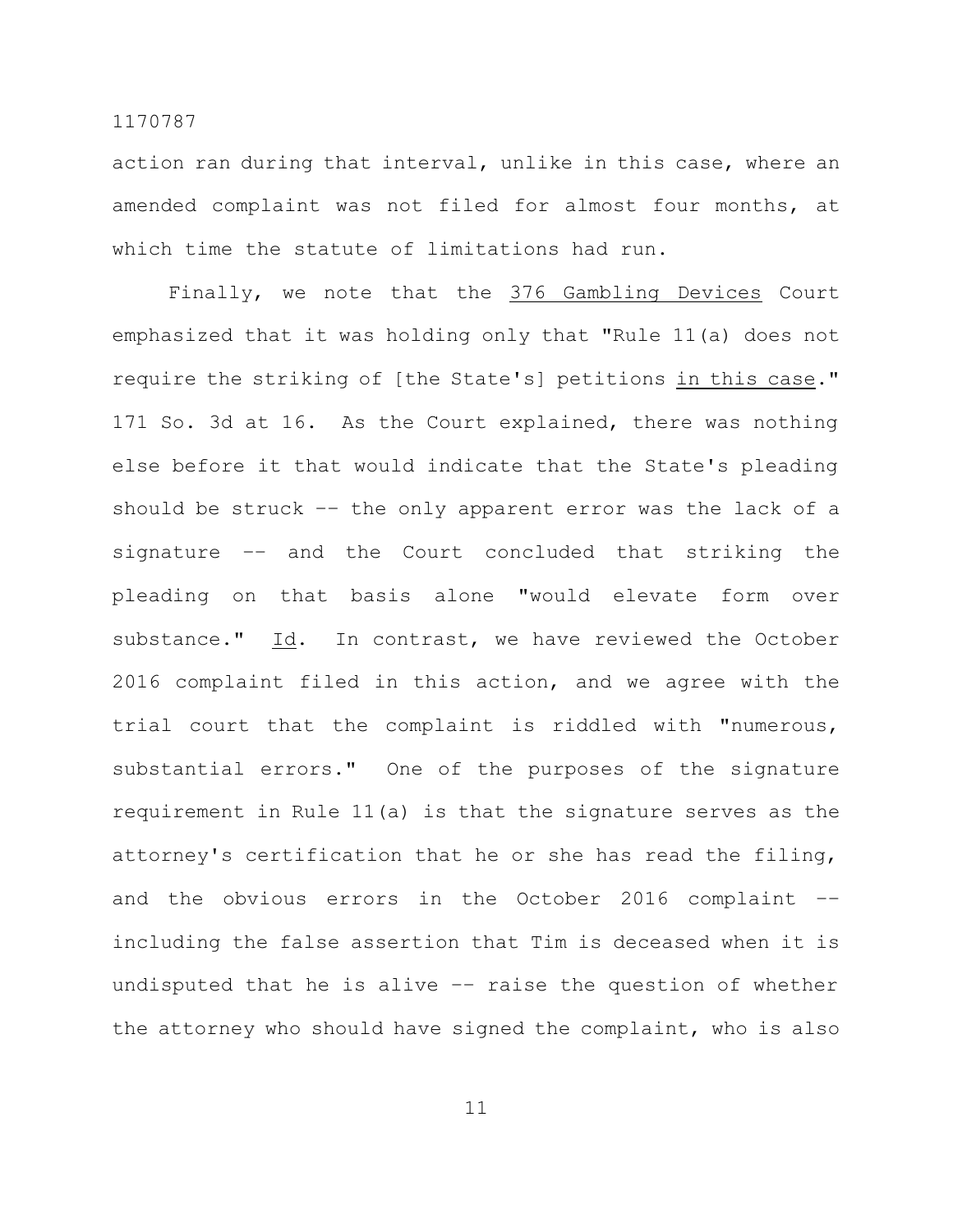Tim's wife and presumably in good position to have knowledge of his condition, read the complaint at all. This Court in 376 Gambling Devices emphasized that under Rule 11(a) a trial court "may" strike a pleading that is not properly signed, 171 So. 3d at 16, and, if we are to recognize the discretion this rule grants a trial court to any meaningful extent, we must uphold the trial court's decision to strike the McKenzies' problematic and unsigned October 2016 complaint.

Accordingly, the operative complaint in this case was the amended complaint filed in February 2017. The McKenzies alleged in that complaint that Tim suffered an injury that occurred on an unspecified day in November 2014 and that the limitations period applicable to any claims based on that injury began to run at that time. See Smith v. Medtronic, Inc., 607 So. 2d 156, 159 (Ala. 1992) (explaining that the two-year statute of limitations applicable to tort claims generally begins to run on the date the injury occurs). The trial court concluded that, assuming Tim's injury took place on November 30, 2014, the McKenzies were required to assert their failure-to-warn and negligence claims based on that injury by, at the latest, November 30, 2016. As previously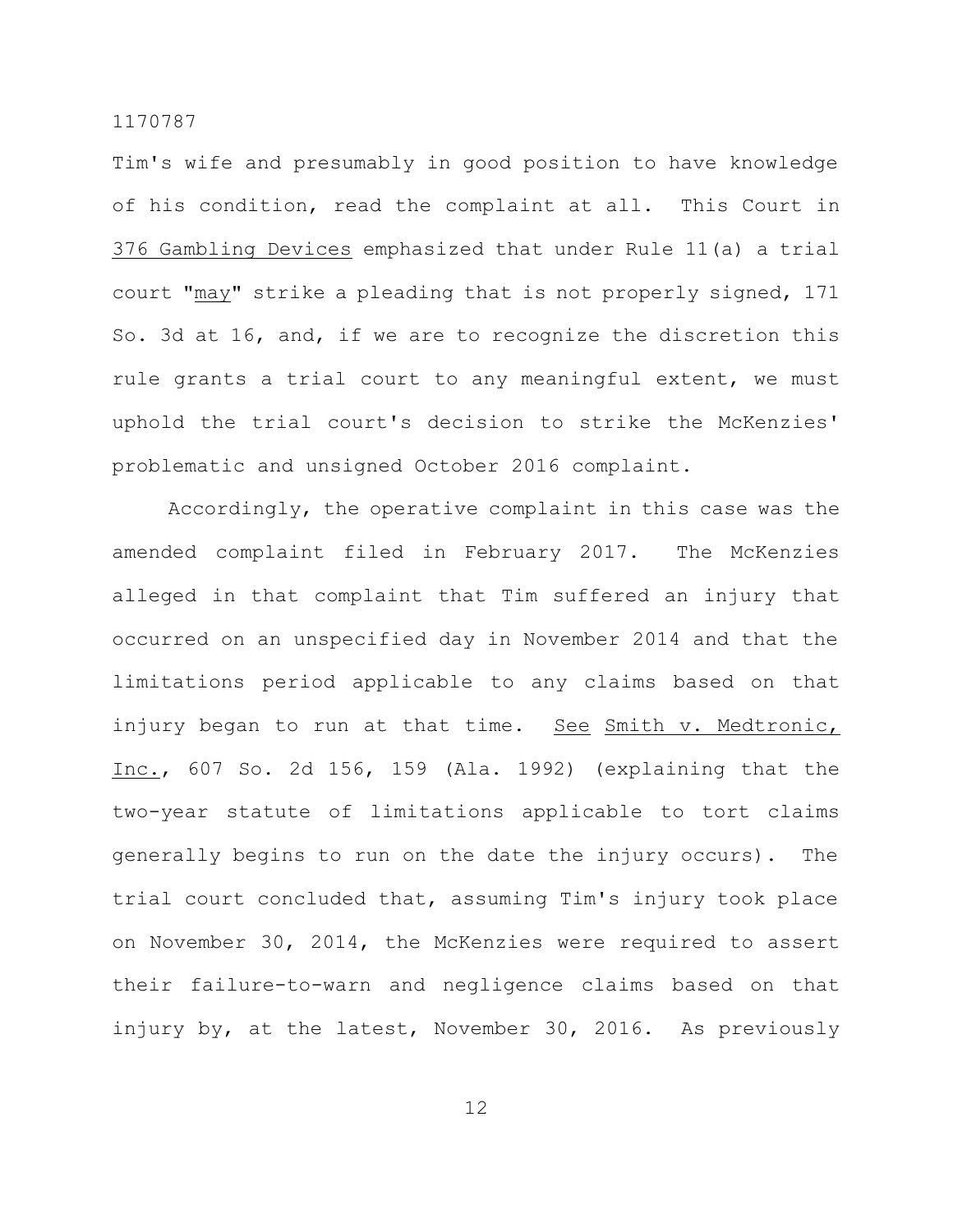discussed, the trial court struck the McKenzies' October 2016 complaint as not in compliance with Rule 11, and they did not file an amended complaint until February 2017, after the expiration of the two-year limitations period. Thus, the twoyear statute of limitations appears to bar the McKenzies' claims.

The McKenzies nevertheless argue that the statute of limitations governing their claims was tolled as a result of JBI's alleged fraud and that the trial court's dismissal of their claims was thus erroneous. See Ladd v. Stockham, 209 So. 3d 457, 468 (Ala. 2016) (explaining that under  $\S$  6-2-3, Ala. Code 1975, a defendant's fraudulent concealment of a cause of action tolls the running of the statute of limitations until the tort was actually discovered or could have been discovered); see also Ex parte Price, 244 So. 3d 949, 957 n. 2 (Ala. 2017) (explaining that the savings clause of § 6–2–3 applies not only to fraud-based claims, "but also to any cause of action fraudulently concealed" (emphasis added)). The basis of the McKenzies' tolling argument is that JBI concealed the serious adverse effects of Remicade from the public and that the McKenzies did not learn that Tim's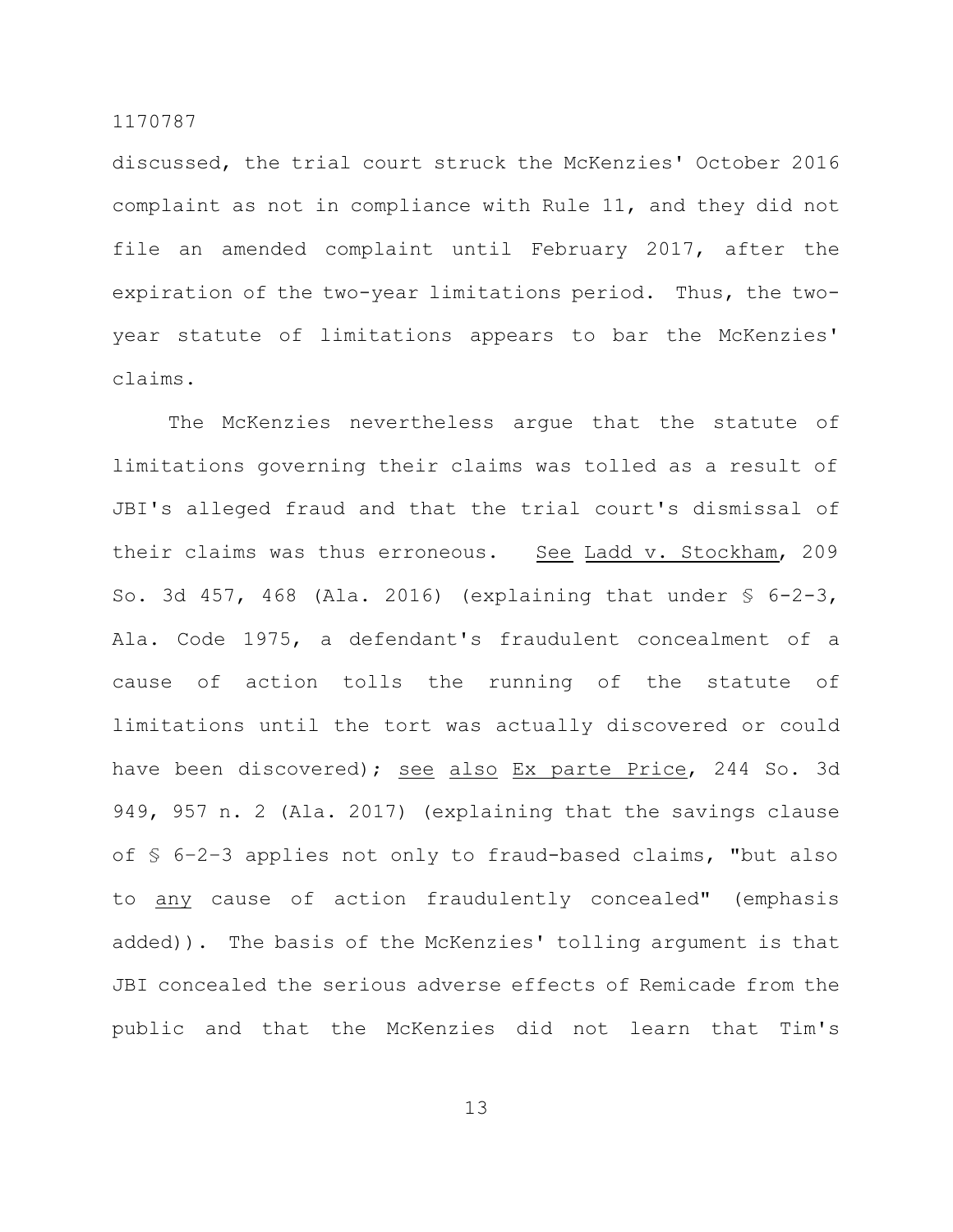injuries were attributable to Remicade until December 2015, when Tim was diagnosed by the physicians at the Mayo Clinic. Thus, the McKenzies argue, the failure-to-warn and negligence claims they asserted against JBI when they filed their amended complaint in February 2017 –– less than two years after their alleged discovery of those claims in December 2015 –– were timely.

When a reasonable person should have discovered a claim that is alleged to have been fraudulently concealed is generally a question to be determined by the trier of fact. Jim Walter Homes, Inc. v. Kendrick, 810 So. 2d 645, 650 (Ala. 2001). Nevertheless, before that determination can be submitted to the trier of fact, the plaintiff's allegations of fraud must meet certain pleading requirements. This Court discussed those requirements in DGB, LLC v. Hinds, 55 So. 3d 218, 226 (Ala. 2010):

"This Court has stated: 'When, as in this case, the plaintiff's complaint on its face is barred by the statute of limitations, the complaint must also show that he or she falls within the savings clause of § 6–2–3.' Miller v. Mobile County Bd. of Health, 409 So. 2d 420, 422 (Ala. 1981). '[T]he burden is upon he who claims the benefit of  $$6-2-3$  to show that he comes within it.' Amason v. First State Bank of Lineville, 369 So. 2d 547, 551 (Ala. 1979). ...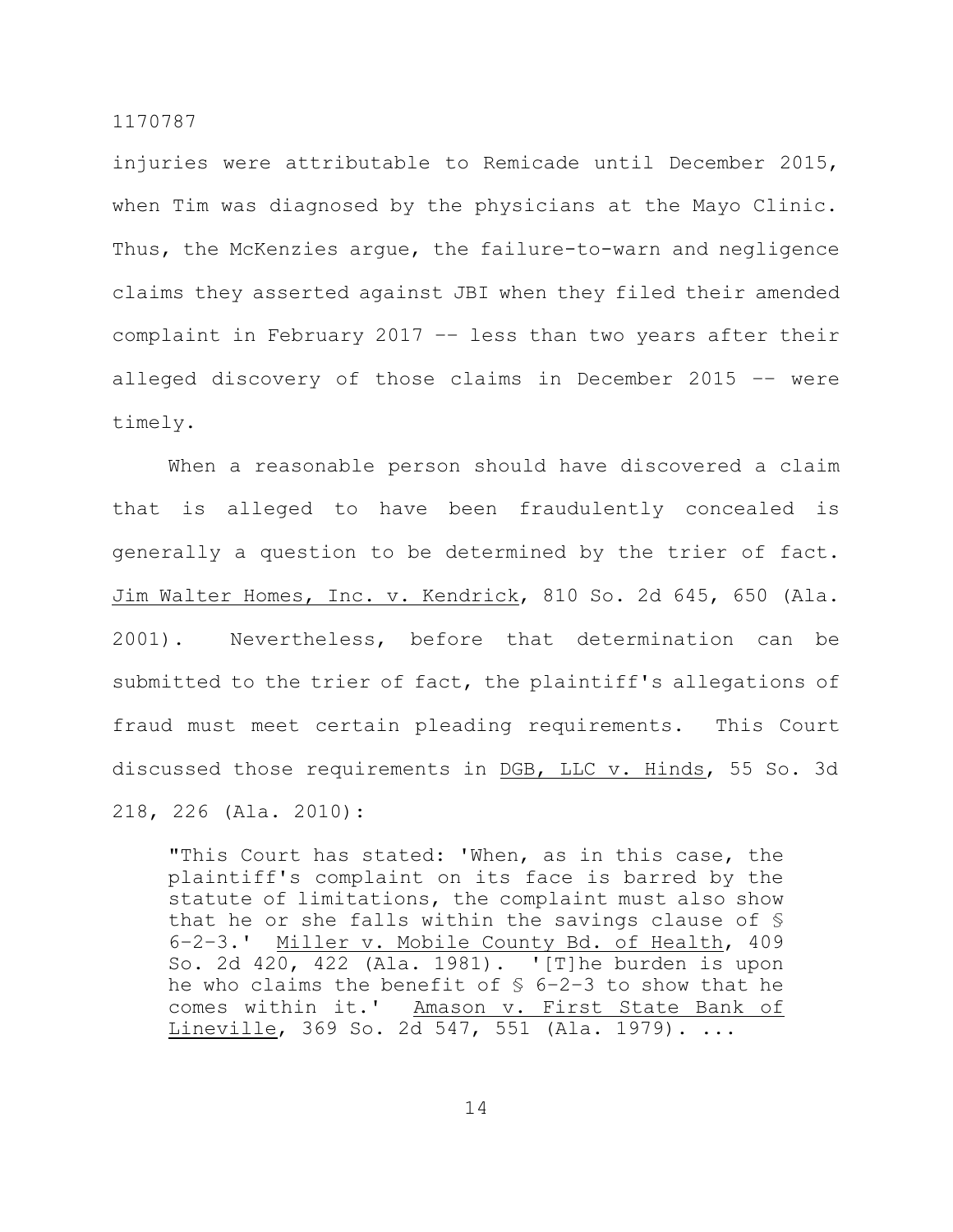"This Court has held that to show that a plaintiff's claims fall within the savings clause of § 6–2–3 a complaint must allege the time and circumstances of the discovery of the cause of action. See, e.g., Angell v. Shannon, 455 So. 2d 823, 823–24 (Ala. 1984); Papastefan v. B & L Constr. Co., 356 So. 2d 158, 160 (Ala. 1978). The complaint must also allege the facts or circumstances by which the defendants concealed the cause of action or injury and what prevented the plaintiff from discovering the facts surrounding the injury. See, e.g., **Smith v. National Sec. Ins. Co.**, 860 So. 2d 343, 345, 347 (Ala. 2003); Lowe v. East End Mem'l Hosp. & Health Ctrs., 477 So. 2d 339, 341–42 (Ala. 1985); Miller, 409 So. 2d at 422. See also Amason, 369 So. 2d at 550."

The DGB Court further recited the facts from Miller v. Mobile County Board of Health, 409 So. 2d 420 (Ala. 1981), Lowe v. East End Memorial Hospital & Health Centers, 477 So. 2d 339 (Ala. 1985), and Smith v. National Security Insurance Co., 860 So. 2d 343 (Ala. 2003), and noted that, in each of those cases, this Court had concluded that generalized allegations that a defendant had concealed a cause of action, unsupported by specific facts concerning that concealment or the plaintiffs' discovery of that concealment, were insufficient to toll the statute of limitations under § 6–2–3. 55 So. 3d at 226-27.

In this case, JBI argued to the trial court that the McKenzies failed to allege any facts or circumstances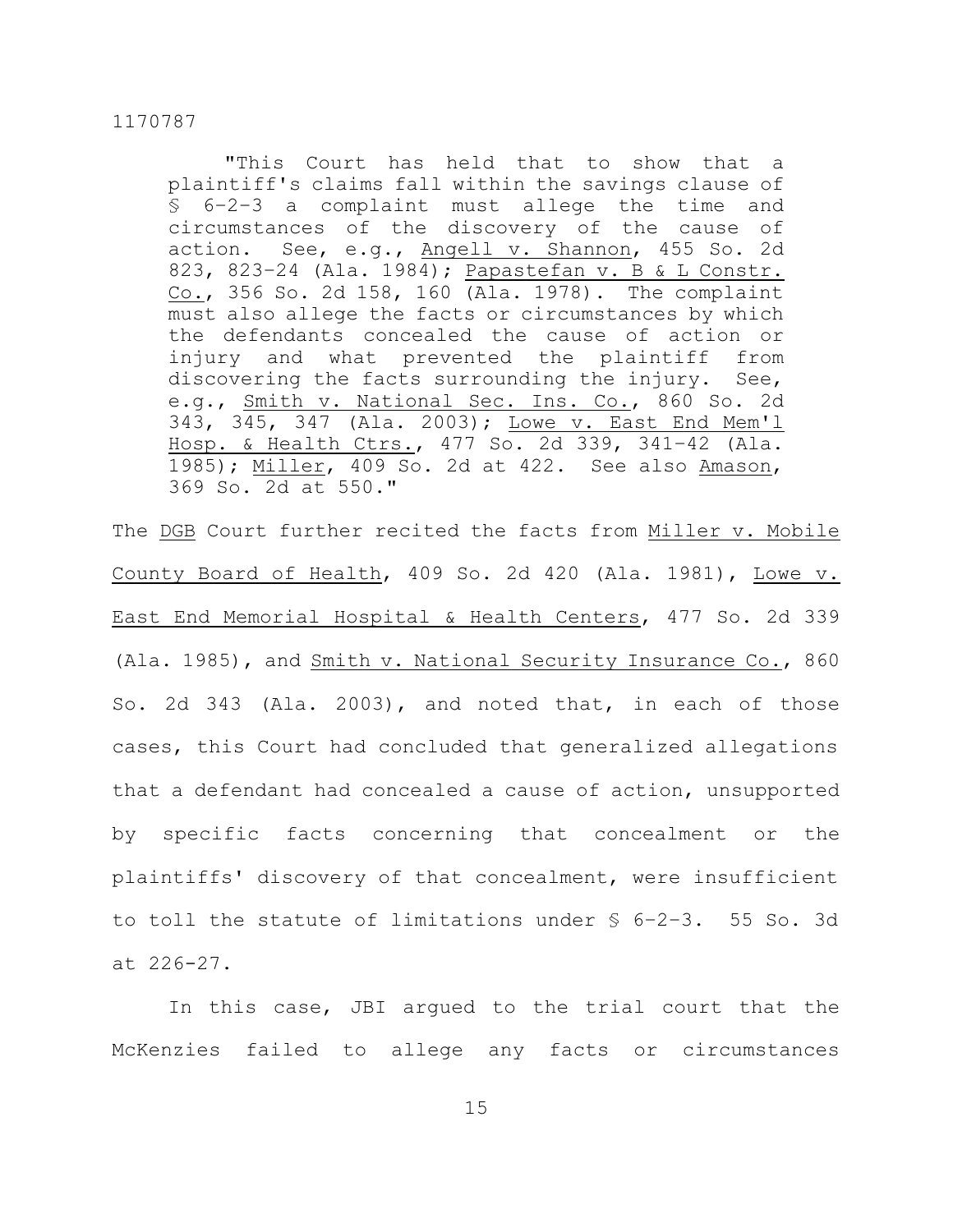concerning JBI's alleged concealment of those claims; nor did the McKenzies explain why they were unable to discover the alleged facts relevant to their claims at an earlier time. In its April 24, 2018, order dismissing the McKenzies' claims, the trial court noted JBI's argument on this issue but did not fully evaluate the merits of the argument, instead directing the McKenzies to file a more definite statement of the alleged fraud, after which the trial court would presumably consider whether tolling was appropriate and whether the dismissed claims should be reinstated. The McKenzies, however, elected not to file anything further explaining the details of the alleged fraud and their discovery of it, choosing instead to consent to the dismissal of their remaining claims and to challenge the dismissal of their failure-to-warn and negligence claims in this Court.

We are thus left with only the statements made by the McKenzies in the February 2017 amended complaint. Those statements fail to allege the facts and circumstances of JBI's alleged fraud with the required specificity; nor do those statements explain why the McKenzies were prevented from discovering the facts surrounding the fraud at an earlier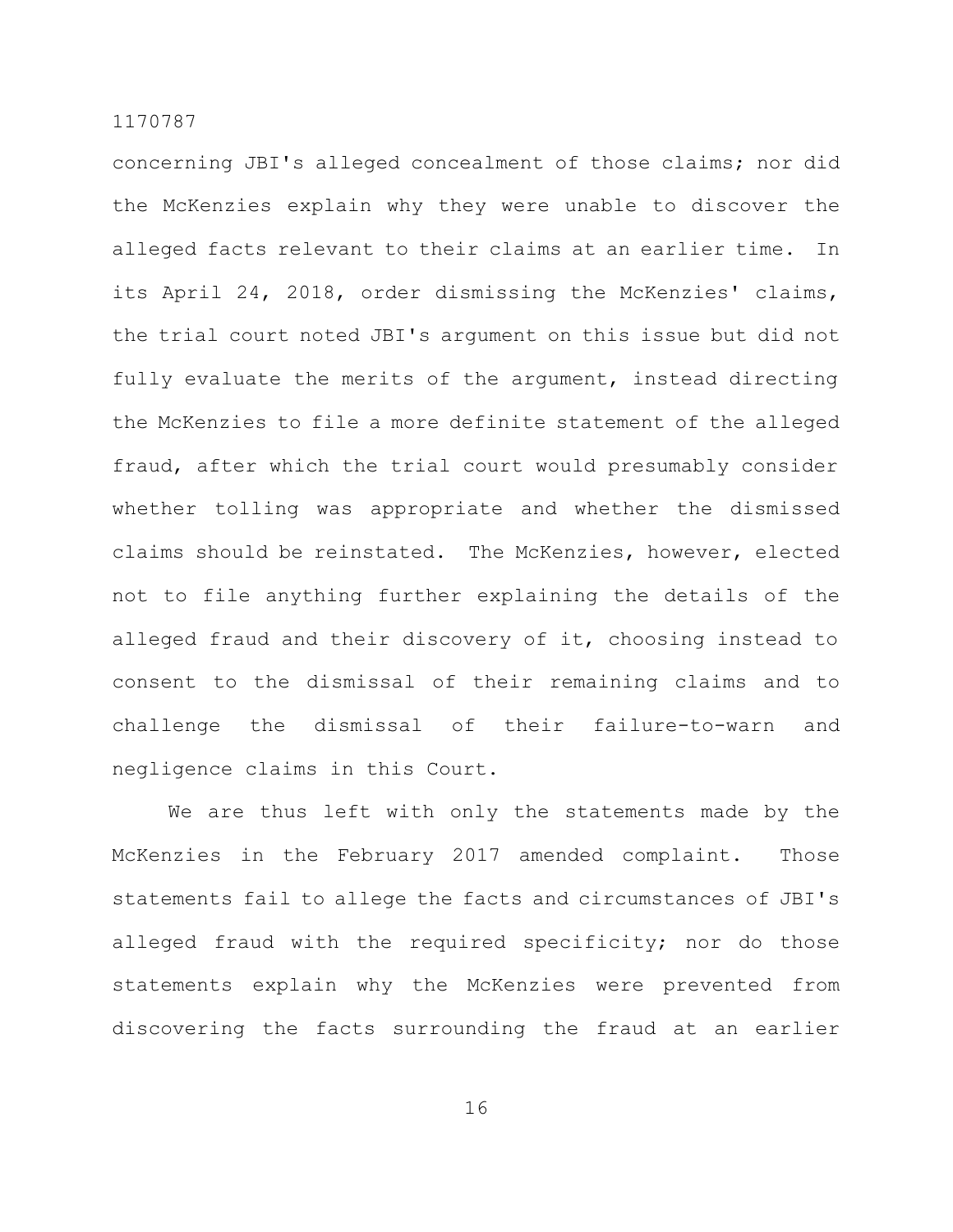date. The McKenzies have consequently failed to meet their burden of showing that the statute of limitations governing their failure-to-warn and negligence claims should have been tolled pursuant to  $\frac{1}{5}$  6-2-3. DGB, 55 So. 3d at 226. The trial court's decision to dismiss those claims as untimely was therefore proper.

## Conclusion

The McKenzies sued JBI in October 2016, alleging that Tim developed demyelinating polyneuropathy as a result of being administered Remicade, a prescription medication manufactured by JBI. The trial court, however, struck the McKenzies' initial complaint because it was not signed as required by Rule 11(a) and because it contained substantial errors and misstatements of fact and law. The trial court later dismissed the failure-to-warn and negligence claims asserted by the McKenzies in a subsequent amended complaint because that amended complaint was not filed until after the expiration of the two-year statute of limitations applicable to those claims. Because the trial court acted within the discretion granted it by Rule 11(a) when it struck the McKenzies' initial complaint and because the McKenzies did not